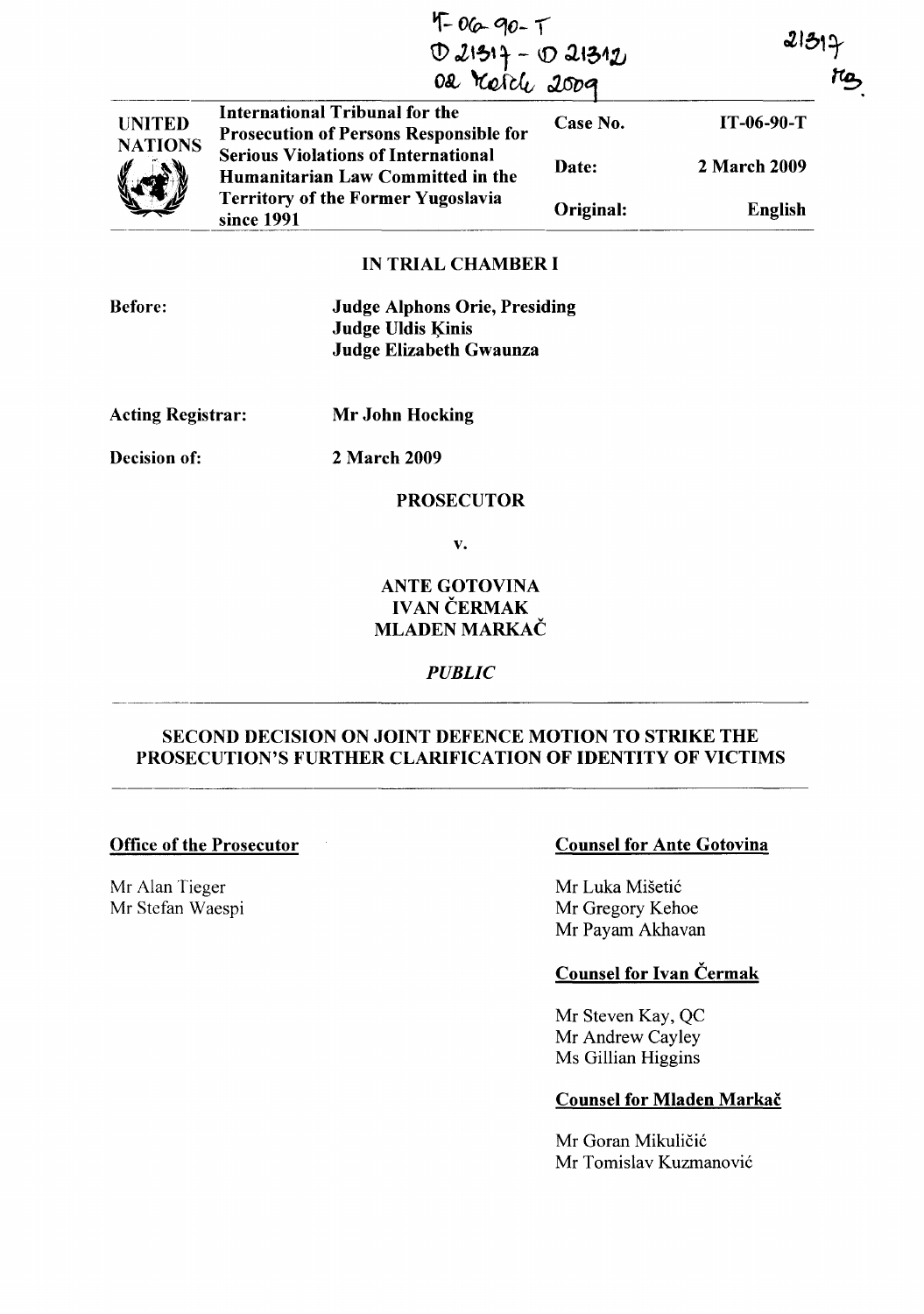1. On 16 July 2008, the Prosecution filed a Further Clarification concerning the identity of alleged killing victims by submitting an Amended Schedule 2 to the Indictment in the present case.<sup>1</sup> On 24 July 2008, the three Defence teams ("Defence") filed a motion to strike the Prosecution's Further Clarification? The Prosecution filed its response to the Motion on 1 August 2008.<sup>3</sup> On 5 August 2008, the Defence jointly sought leave to reply to the Response." On 15 August 2008, the Chamber granted leave to reply, and informally communicated this to the parties. The Defence filed a reply on 22 August  $2008<sup>5</sup>$  On 9 October 2008, the Chamber issued its decision in which it denied the Motion.<sup>6</sup> On 12 November 2008, the Chamber granted a joint Defence request for certification to appeal the Trial Chamber's Decision.<sup>7</sup> On 26 January 2009, the Appeals Chamber issued its decision and held, amongst other, that:

19. In the Impugned Decision, the Trial Chamber found that "the Prosecution was under no obligation to file" the Further Clarification, meaning that the Prosecution was under no obligation to name the alleged killing victims it had identified. This statement is in patent contradiction with the established jurisprudence that the Prosecution should identify the victims to the extent possible and constitutes therefore an error of law.

20. The Appeals Chamber further notes that the Trial Chamber rejected the Joint Defence argument regarding the late provision of the Further Clarification on the premise of this erroneous statement of law, and accordingly did not address the question as to whether the Prosecution could have provided notification of the additional 189 alleged killing victims earlier, as alleged by the Joint Defence. The obligation resting upon the Prosecution to name the alleged victims to the extent possible logically implies that it should do so as soon as practicable after obtaining the information in order to facilitate the preparation of an effective defence. It was therefore incumbent on the Trial Chamber to ensure that the Prosecution notified the information on the newly-identified 189 alleged killing victims diligently after obtaining it, as the Prosecution's failure to do so could result in prejudice to the Joint Defence. Accordingly, the Appeals Chamber finds that the Trial Chamber erred in failing to address this issue.

21. The Appeals Chamber also notes that the assessment of the Prosecution's diligence in notifying this information is connected to the assessment of any potential prejudice to the Defence resulting from any possible impact such information might have on the nature and cause of the Prosecution's case, and/or from the timing of the notification. Therefore, given its organic familiarity with the day-to-day conduct of the parties and practical demands of the case,

<sup>&</sup>lt;sup>1</sup> Prosecution's Further Clarification of Identity of Victims, 16 July 2008 ("Further Clarification"), para. 1.

<sup>&</sup>lt;sup>2</sup> Joint Defence Motion to Strike the Prosecution's Further Clarification of Identity of Victims, 24 July 2008 ("Motion").

Prosecution's Response to Defence Motion to Strike the Prosecution's Further Clarification of Identity of Victims, 1 August 2008 ("Response").

<sup>&</sup>lt;sup>4</sup> Joint Defence Motion seeking Leave to Reply to Prosecution's Response to Defence Motion to Strike the Prosecution's Further Clarification of Identity of Victims, 5 August 2008.

 $<sup>5</sup>$  Reply to Prosecution's Response to Defence Motion to Strike the Prosecution's Further Clarification of Identity</sup> of Victims, 22 August 2008 ("Reply").

<sup>6</sup> Decision on Joint Defence Motion to Strike the Prosecution's Further Clarification of Identity of Victims, 9 October2008 ("Trial Chamber's Decision").

<sup>7</sup> Decision on Joint Defence Request for Certification to Appeal the Trial Chamber's Decision of 9 October 2008, 12 November 2008.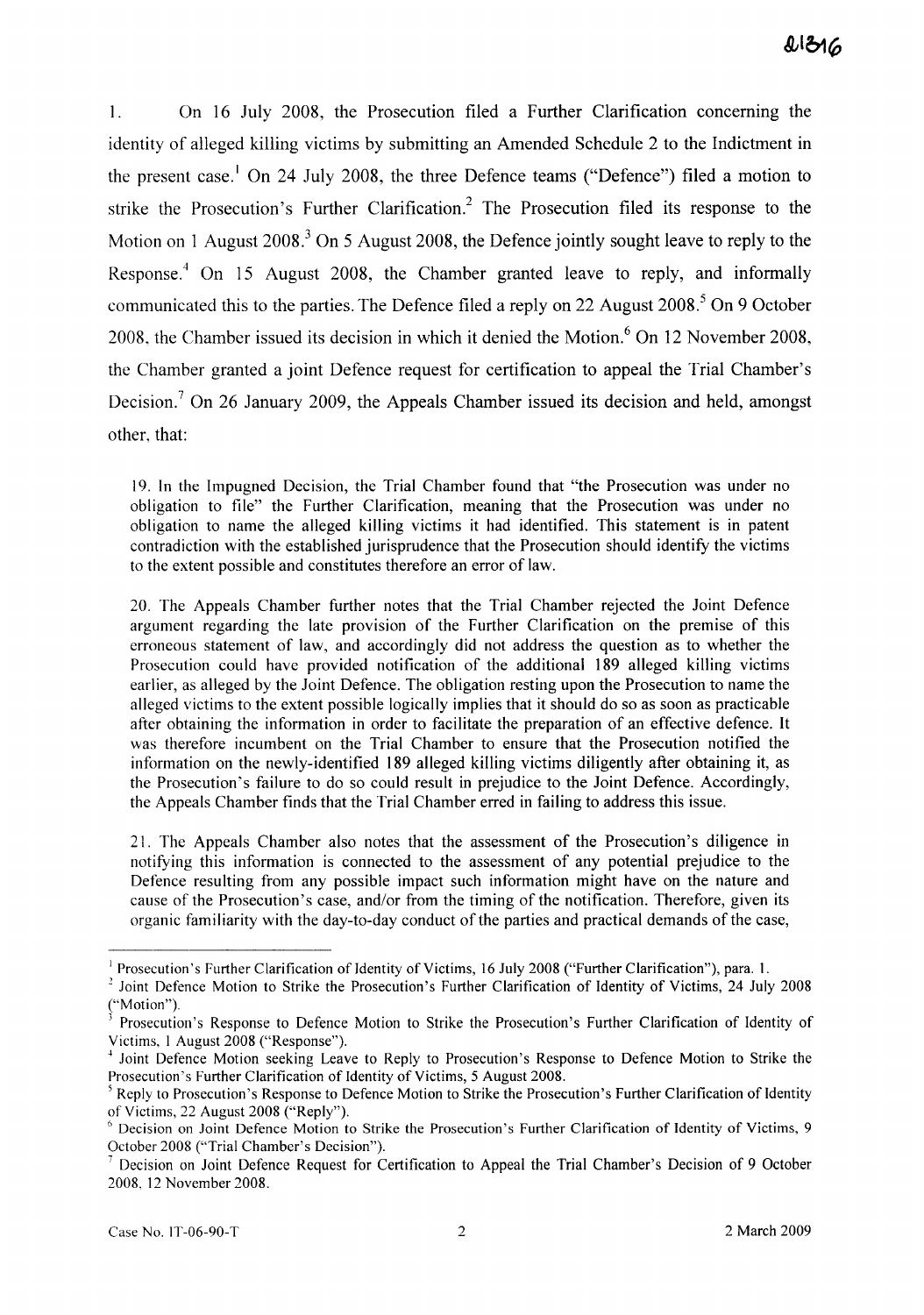the Appeal Chamber considers that the Trial Chamber is best placed to assess, on the premise of the positive obligation incumbent on the Prosecution analysed above, any potential prejudice caused to the Joint Defence by the Further Clarification.<sup>8</sup>

2. The Appeals Chamber remanded the matter to the Chamber for reconsideration in light of the two errors it had identified in the Trial Chamber's Decision.<sup>9</sup> This decision is limited to the reconsideration of the Trial Chamber's Decision in relation to those aspects. All other parts of the Trial Chamber's Decision retain their validity.

3. As set out above, the Appeals Chamber found that the Chamber erred in law when it held that the Prosecution was not under an obligation to file the Further Clarification. According to the Appeals Chamber, the finding by the Chamber meant "that the Prosecution was under no obligation to name the alleged killing victims it had identified".<sup>10</sup> The Chamber did not explicitly limit its finding to the specific procedural mechanism used by the Prosecution - the *filing* of the Further Clarification - and understandably, and due to this ambiguous language, the Appeals Chamber understood the Chamber's reasoning as entirely denying the existence of an obligation for the Prosecution to notify the Defence of the identity of victims. The Appeals Chamber's interpretation of the Chamber's decision clarified that the issue at stake is the notification to the Defence of the identity of the victims and not necessarily the manner in which such a notification is given.

4. The existing case law, including this Chamber's own Decision on Gotovina's Preliminary Motions, sets out that the Prosecution must name the alleged killing victims to the extent possible.<sup>11</sup> The Chamber takes this obligation of the Prosecution as a starting point in its consideration of the Motion. The case law does not impose any formal requirements as to how the relevant notification should be made. In particular, considering the framework of the Indictment in this case, as discussed in paragraphs 9-12 of the Trial Chamber's Decision, this notification need not have been given through the filing of the Further Clarification. For example, a request to amend the Rule 65 *ter* exhibit list, accompanied by a specification of which charges the content of the proposed new exhibits aim to prove, may serve as sufficient notice of the identity of victims. The Chamber further reiterates that on the basis of the Indictment, the Accused may be found criminally liable of murder of an individual who was

<sup>8</sup> Decision on Joint Defence Interlocutory Appeal Against Trial Chamber's Decision on Joint Defence Motion to Strike the Prosecution's Further Clarification of Identity of Victims, 26 January 2009 ("Appeals Chamber's Decision"), paras 19-2I.

 $<sup>9</sup>$  Ibid., para. 23.</sup>

 $10$  Ibid., para. 19.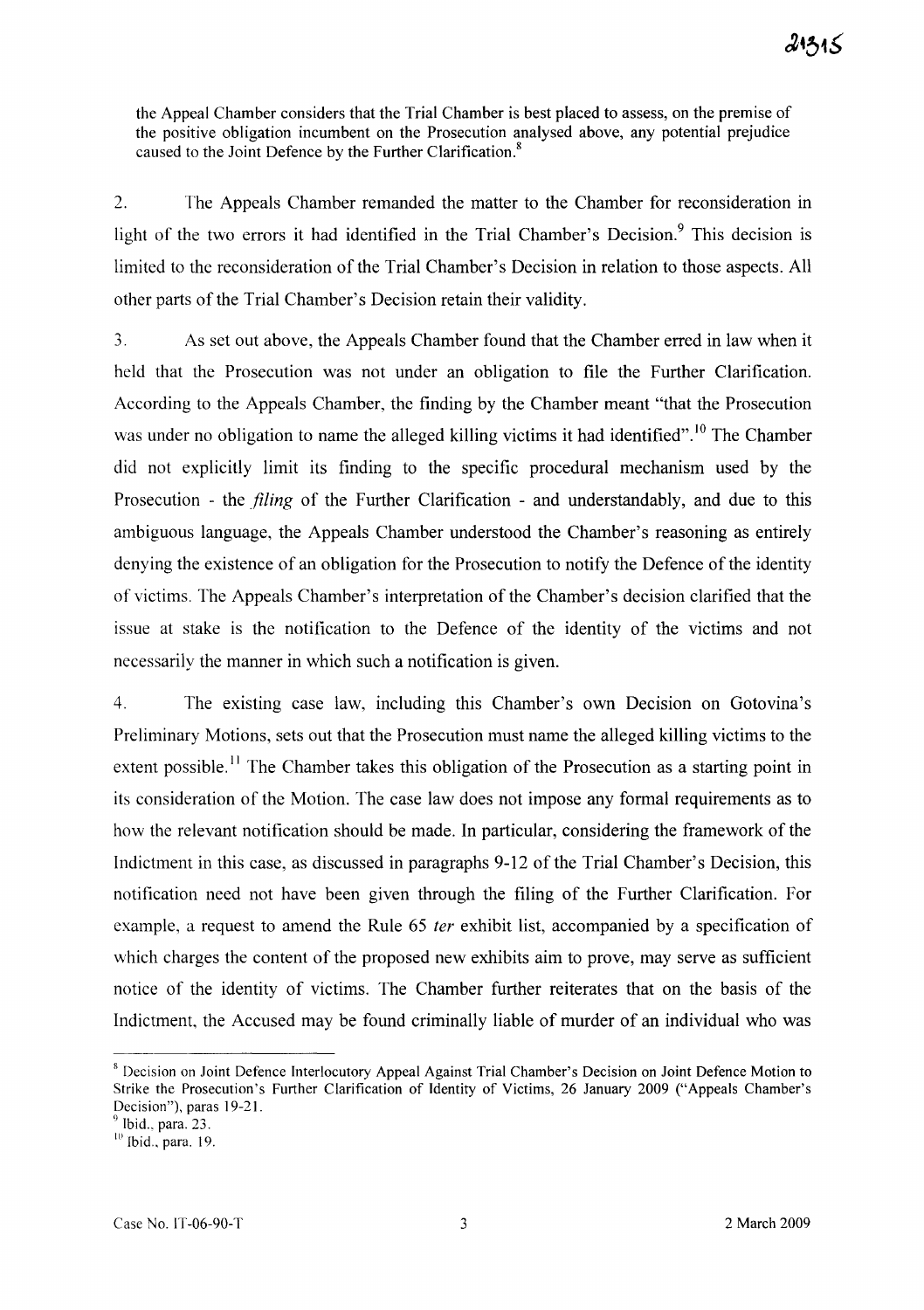not listed in the Schedule to the Indictment nor in any of the two Clarifications, provided that all required material elements are proven.<sup>12</sup>

5. The Appeals Chamber found that the Chamber failed to address whether the Prosecution had provided notification of the newly-identified 189 alleged killing victims diligently after obtaining it, and, if this was the case, whether the Prosecution's failure in this respect resulted in any prejudice to the Defence. Importantly, the Appeals Chamber pointed out that "The obligation resting upon the Prosecution to name the alleged victims to the extent possible logically implies that it should do so as soon as practicable after obtaining the information in order to facilitate the preparation of an effective defence".<sup>13</sup> Based on this, an assessment of any prejudice must focus on when, that is at which stage of the proceedings, the notification took place. In other words, did the notification take place so late that the preparation of an effective defence was prejudiced? The Chamber will therefore focus on the level of prejudice that the Defence may suffer from the notice of information contained in the Further Clarification.

6. The Chamber again carefully examined and compared the Prosecution's exhibit list of 16 March 2007, $^{14}$  the filings pertaining to the Trial Chamber's Decision, the filings related to the two decisions to amend the Prosecution's exhibit list,<sup>15</sup> as well as the Ivica Cetina<sup>16</sup> and MUP Povratak lists.<sup>17</sup> The Chamber found that many of the newly listed alleged victims in the Further Clarification were listed in the Ivica Cetina lists, in the MUP Povratak lists, or both, which were provided to the Prosecution on 27 July 2007, pursuant to its Request for Assistance no. 739, and which were disclosed to the Defence at the latest on 10 March 2008 as part of the Prosecution's Second Motion to Amend the Exhibit List.<sup>18</sup> In relation to a number of documents containing names of deceased persons that the Prosecution sought to add to its Rule 65 *ter* exhibit list at that time, the Prosecution submitted that they were "relevant to prove the killing of Serb civilians during Operation Storm and its immediate aftermath, and probative for the allegations set out in Counts 1, 6 and 7 of the indictment".<sup>19</sup>

<sup>&</sup>lt;sup>11</sup> See Decision on Ante Gotovina's Preliminary Motions Alleging Defects in the Forms of the Joinder Indictment, 19 March 2007, para. 45.

<sup>&</sup>lt;sup>12</sup> Trial Chamber's Decision, para. 12.

<sup>&</sup>lt;sup>13</sup> Appeals Chamber's Decision, para. 20.

<sup>&</sup>lt;sup>14</sup> Prosecution's List of Exhibits, 16 March 2007.

<sup>&</sup>lt;sup>15</sup> Decision on Prosecution's Motion to Amend the Exhibit List, 14 February 2008 and the Decision on Prosecution's Second Motion to Amend the Exhibit List, 15 May 2008.

<sup>&</sup>lt;sup>16</sup> Exhibits D355, D356, D357, D358, D360, D361, D363, D365 and D371.

<sup>&</sup>lt;sup>17</sup> Exhibits D69 and D382.

 $18$  See Appendix A to the Prosecution's Second Motion to Amend the Exhibit List, 10 March 2008.

<sup>&</sup>lt;sup>19</sup> Prosecution's Second Motion to Amend the Exhibit List, 10 March 2008, para. 9.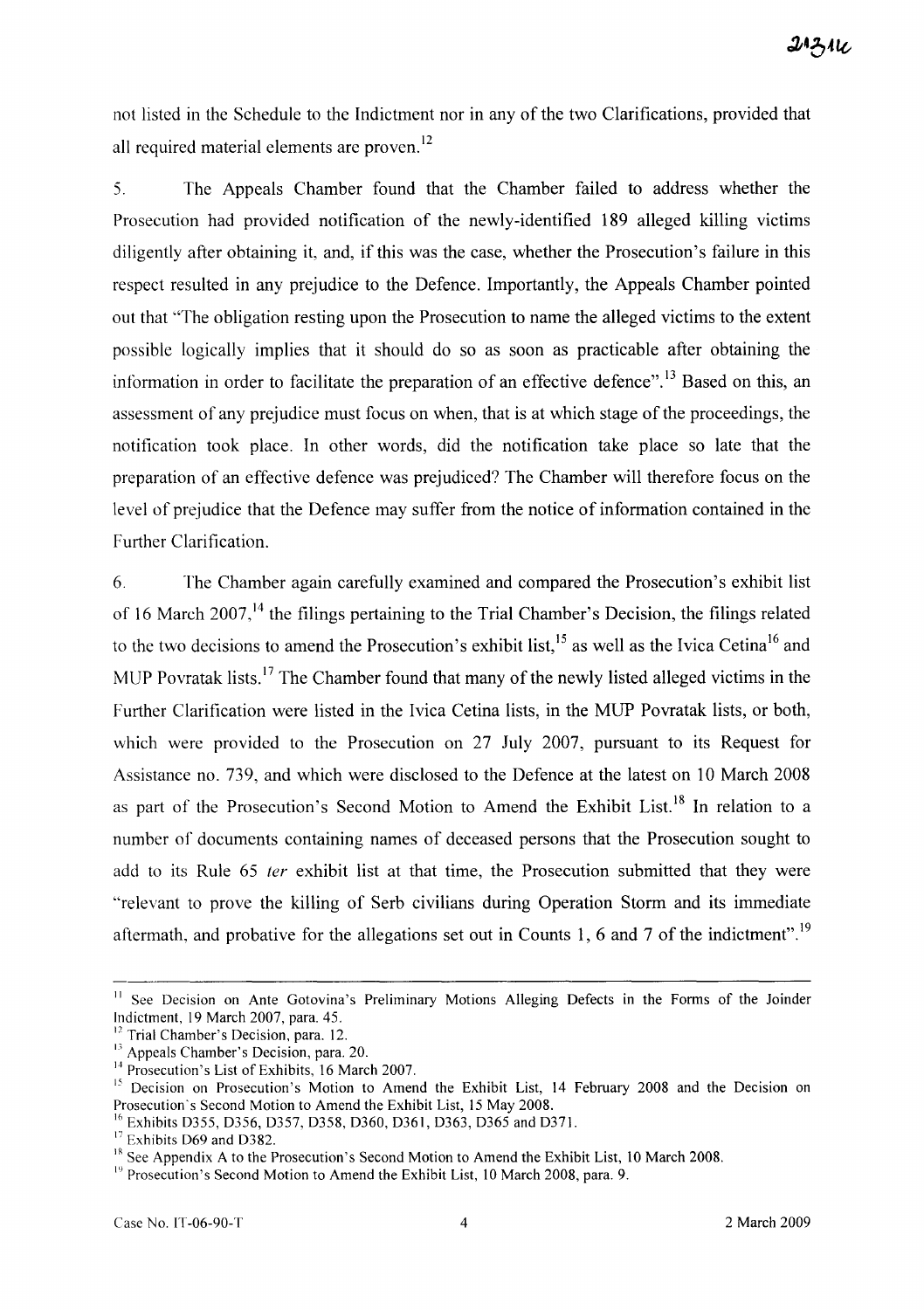Ihese documents concerned, amongst other, death certificates of individuals who are also listed as newly identified victims in the Further Clarification.<sup>20</sup> The Chamber has previously found that the addition of these documents to the Prosecution's exhibit list put only a limited additional burden on the Defence.<sup>21</sup> The Chamber concludes that the Prosecution disclosed information about the identity of some of the 189 newly identified victims to the Defence on 10 March 2008<sup>22</sup> However, it was not until the filing of the Further Clarification on 16 July 2008, four months after the start of the trial, that the Defence was notified by the Prosecution that many of the 189 persons listed in the Further Clarification were indeed alleged victims of the crimes charged in the Indictment. Under these circumstances, the Chamber finds that the possibility of prejudice to the Defence cannot be discounted.

<sup>7</sup> In the Motion, the Defence requested that the Further Clarification be struck. The Chamber has considered what the consequences of the requested remedy would be. As was clarified in the Trial Chamber's Decision, the Further Clarification is not an amendment to the Indictment and therefore the newly identified 189 alleged victims are not additional charges against the Accused.<sup>23</sup> The Indictment, as it is set out, includes not only a number of named victims in its Schedule but also includes unnamed victims. A finding of guilt or innocence is to be based on the Indictment as it stands. Therefore, the Chamber considers that the striking of the Further Clarification would not have an impact on the overall scope of the Indictment, and thereby the case that the Defence needs to meet. The Chamber considers that the avenues that the Chamber could take in this case of late notification of the victims' identities are to either decide not to consider the 189 newly identified victims in the Further Clarification as part of the charges against the Accused, or to grant the Defence additional time to conduct any further preparations, including investigations, should those be necessary.

8. The Defence was notified of the 189 alleged victims no later than 16 July 2008, which was well after the start of the Prosecution's case but, at the same time, many months before its end. The Chamber has held that identification of victims can provide the Defence with additional opportunities to challenge the allegations against the Accused and the Defence

<sup>&</sup>lt;sup>20</sup> See Appendix A to the Prosecution's Second Motion to Amend the Exhibit List, 10 March 2008, Category 2 and 3 documents, pp. 9-18.

<sup>&</sup>lt;sup>21</sup> Decision on Prosecution's Second Motion to Amend the Exhibit List, 15 May 2008, paras 9-10.

 $22$  Certain documents concerning the identity of some of the newly identified victims were disclosed to the Defence prior to this date. See for example the Prosecution's Second Motion to Amend the Exhibit List, 10 March 2008, paras 4,9, and Decision on Prosecution's Second Motion to Amend the Exhibit List, 15 May 2008, para. 9. Despite this, the context of such disclosure may not have been of such nature as to constitute notice of identification of victims. For the purposes of this decision the Chamber therefore decided that it was on 10 March 2008 that the Defence received notice of the identification of some of the 189 newly identified victims. <sup>23</sup> Trial Chamber's Decision, para. 12.